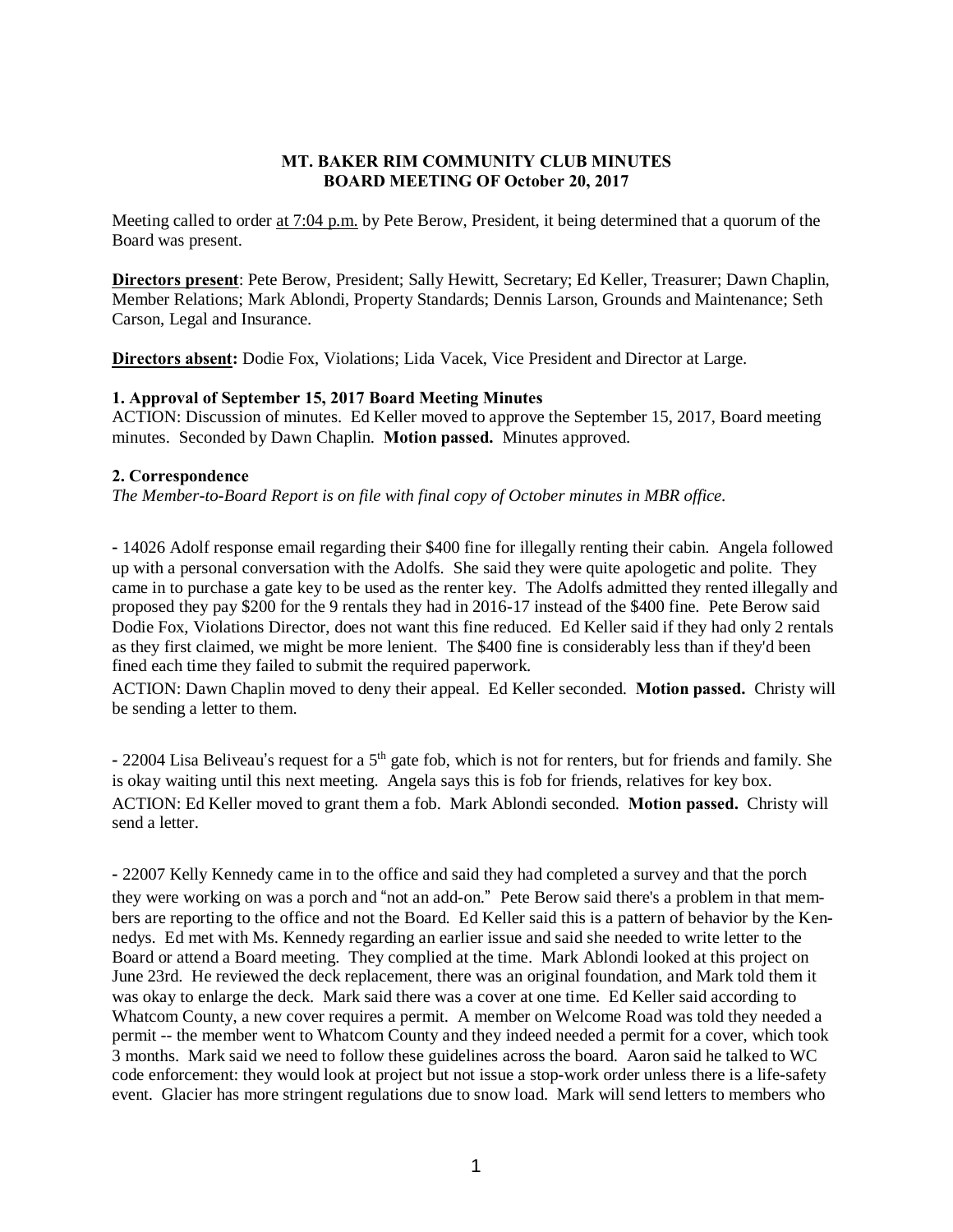need permits. Pete Berow agreed we need to treat all members the same in this issue. Aaron: we can bring the members up to speed. Ed Keller suggested Mark look at the letter Allison sent to the member on Welcome Road and proceed accordingly. Covered decks require permits from Whatcom County. Our rules cover this so we don't need to vote on this. Our office staff needs to tell members to address the Board -- making a statement to the office is not the way to do business. Mark Ablondi will write the letter. If members don't have a permit, they will receive a fine. If they obtain a permit, we need a copy.

- 15016 Huber. Aaron responded to him about his camping trailer, that it needed to be in a garage or a fully concealing enclosure. In Angela's initial correspondence with him, she asked him to specify or send a photo to know what his trailer actually was. The trailer has been removed.

- 19036 Richard Russell emailed in a complaint about his neighbors at 18013. He suspects they are renting, and his complaint is of noise and trespassing that is a frequent problem. Aaron will follow up on this one.

- 12026 Falkenhagen sent Angela an email saying he is listing his place for sale. In his email, he outlined how much MBR makes per year by charging fees on his place and his request is that the new owner be allowed to bypass the one-year waiting period (in light of the income we stand to lose for that year). Ed Keller: our bylaws do not allow this. Christy will write a letter.

- 17043 Marsha Hamilton requests a gate card. ACTION: Ed Keller moved to give her a card. Mark Ablondi seconded. Motion passed.

- 16017 Ian Kaplan would like to use the clubhouse for a small, catered gathering (20-25 people) on Jan. 18. It was determined the clubhouse would be free on that date and they were given permission.

- 15030 Lazazzera request to trim some trees. Angela sent the request to Mark Ablondi. Mark said the trees aren't marked and Mark will determine which trees they want to trim or remove. Mark will meet with them.

- 17024 Scott Cantrell would like to use the clubhouse on Nov. 11 for a group of kids. Angela responded, letting him know they are welcome to use the fireplace area in the clubhouse and that the Social Committee has an ice-breaker social and karaoke that evening — he and his group are welcome to join in.

# 3. Directors' Reports

*Directors reports as submitted are on file with the October minutes. Additional comments are recorded here:*

### a. President

It is October already, and the snow level is dropping. We can't get our plow attachment welded on until November. The race is on. Let's hope we don't have to wear snow suits over our Holloween costumes. The subject of switching office staff positions has been a topic of conversation for several weeks now. The switch would be to move Angela to a bookeeping and supplemental office employee, and move Christy to the office manager position. This would involve more hours for Christy and fewer for Angela. A summary has been completed with suggested monetary compensation for all of the Rim employees. You all will be given a copy of this summary at the meeting.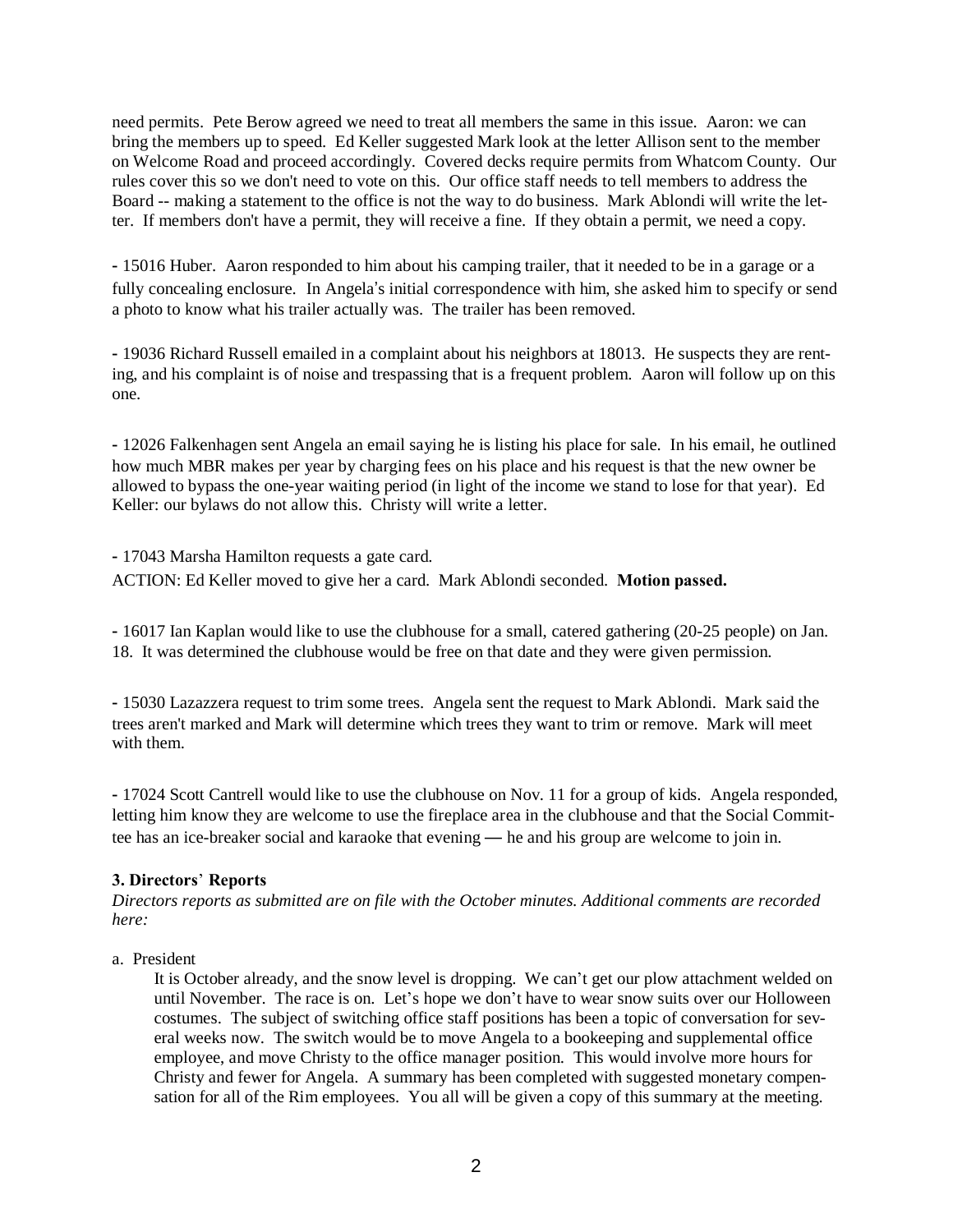You are reminded that this information is confidential and not for the eyes of the general public. You are to take this summary, look it over, and be prepared to discuss it at the November meeting. Those of you who cannot make this meeting will be mailed a copy.

b. Secretary

No report.

c. Treasurer

Ed Keller said he emailed Skip Hicks and asked about his plans to pay dues. Mr. and Mrs. Hicks are planning on sending \$200 in December toward 2018 dues. Ed would like to break up payments into \$47.50 per month. Ed said MBR has in the past let people pay on schedule for a hardship case. Mr. Hicks should be paid up by next October for 2018 and is paid in full for 2017. No interest would be charged. The Board is okay with this.

Ed was given a match for CD interest to 2% at our bank, First Federal. Dawn Chaplin asked about bank fees. Ed: Peoples reverses fees when debit card used in Canada. Ed and Christy are working on setting up PayPal for members to pay dues and rental fees. PayPal has raised rates and incurs fees for international currency.

The IRS requested the \$6,500 balance due on past taxes, and Larson Gross is working on resolving this — we will not owe the \$6,500.

All anticipated dues have been paid except for the Burgis property.

The Burgis lien is not expected to be collected and Ed will adjust the 2018 budget to reflect this.

All other unpaid dues of members that resulted in the placement of liens and additional fees have been paid in full. The one member who had contacted the office prior to the placement of a lien has completed payment of the balance of their dues.

Overall revenue is \$5,000.00 above our current projection and there will be additional revenue from rental fees and miscellaneous sources before the end of the year.

Expenses continue to be higher in some categories and lower in others and are expected to within our projected budget for 2017.

Our Capital Reserve projects are near completion for 2017 and all costs will be accounted for in the October 2017 report. Final costs are expected to be below budget. The replacement of our sauna equipment is fully covered within our Reserve Account and will be shown as completed within 2017 instead of 2018. This does not create any issue.

d. Legal and Insurance No report.

# e. Grounds and Maintenance

Dennis Larson reported:

Dodge truck: The new truck has been delivered. It will require modification to accommodate the snow plow, and Aaron has been investigating that. It looks like that can be accomplished and still be within the original budget of \$45,000.

Clubhouse heat: The new heating system has been installed and is functioning in the clubhouse.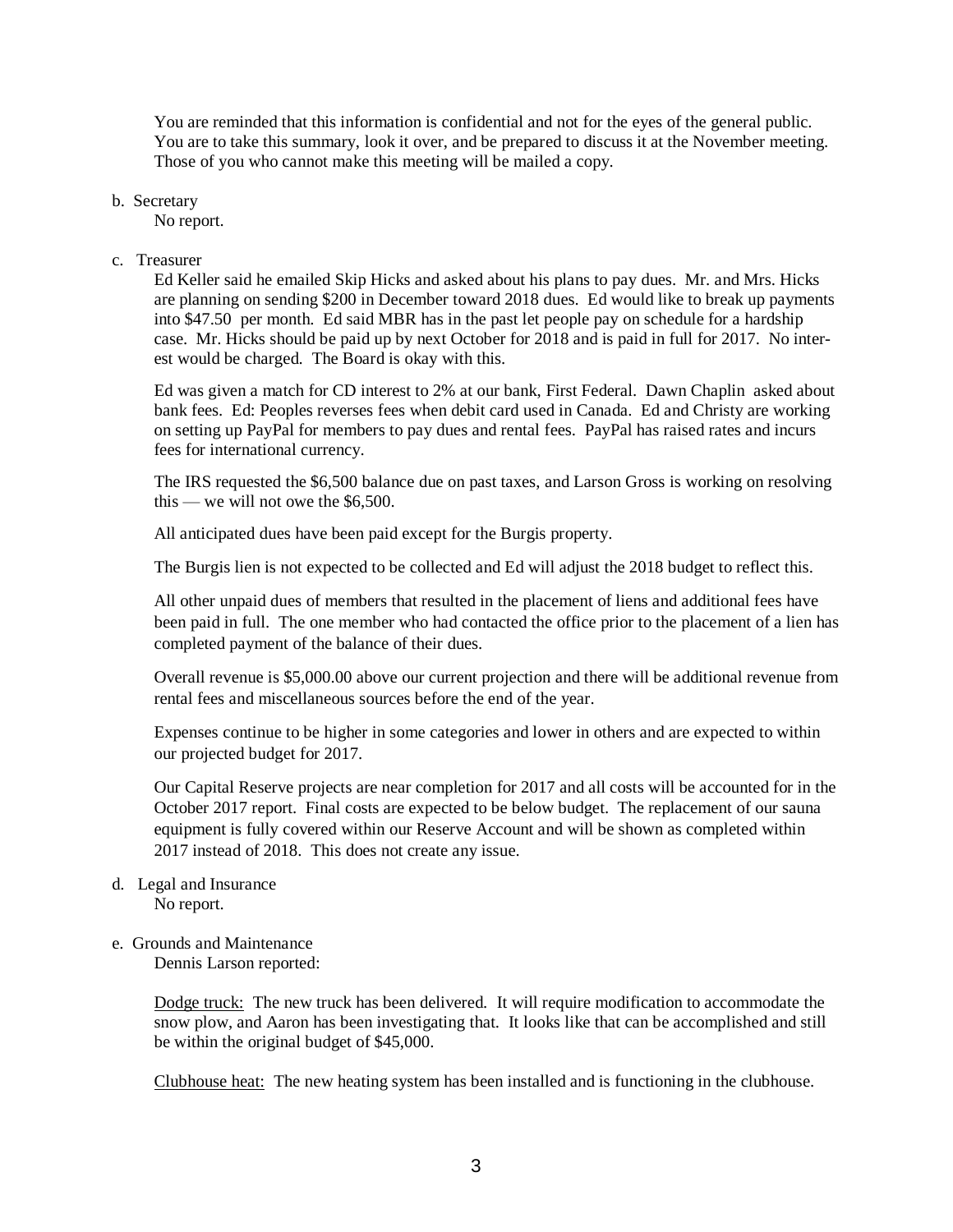Paving: The paving work by Western Refinery Services of the two sections of Picket Lane and Shuksan at Cedar Circle has been completed.

Clubhouse siding: Aaron and Ken have been working on replacing the siding by the entrance area of the clubhouse. The remainder of the clubhouse siding replacement will be done over the next three years.

Pool: The pool is closed.

- f. Property Standards No report.
- g. Violations No report.

#### h. Member Relations Dawn Chaplin said there was one sale in October: 12018 Grouse Lane.

i. Director-at-Large No report.

## 4. Unfinished Business

a. Ban drones in MBR? Pete Berow said we're awaiting the results of the bill before the WA State legislature. Sally Hewitt said it's a carry-over bill, so it will be reintroduced at the beginning of 2018.

b. Bright lights at 22007 shining all night into 22006 — Aaron said this issue has been resolved. Mark Ablondi asked: do we want to tackle dawn-to-dusk lights? Ed Keller mentioned our regulations state downward-leaning lights, so maybe we can limit wattage. A porch light is not the same as a flood light. Mark will check out the regulations and come up with suggestions.

c. Ongoing old gate card cancellation issue — Dodie Fox: we moved this item to the next meeting.

d. Small, locking file for office, digital files or Cloud access — Ed Keller called Hardware Sales: there's room for a 2-drawer file in the closet, which would cost around \$20. Ed asked: can Aaron purchase this? Aaron will take care of it. All confidential papers, minutes will be in the locking file cabinet.

e. Approve sending new-member flyer to new members — Dawn Chaplin changed the tree diameter to 9 inches on the flyer. Mark Ablondi said we need to add "residence" to the one-year no-renting stipulation. Dawn: we'll have copies in the clubhouse and office. We should include it in the new member packet.

f. Lisa Beliveau, 22004, requests one smaller key fob w/no renter access. They already have 4 gate cards. — Angela: see Correspondence.

g. 22006 storage container extension until Nov. 11 — Dodie Fox. Pete Berow stated we're okay with their extension.

#### 5. New Business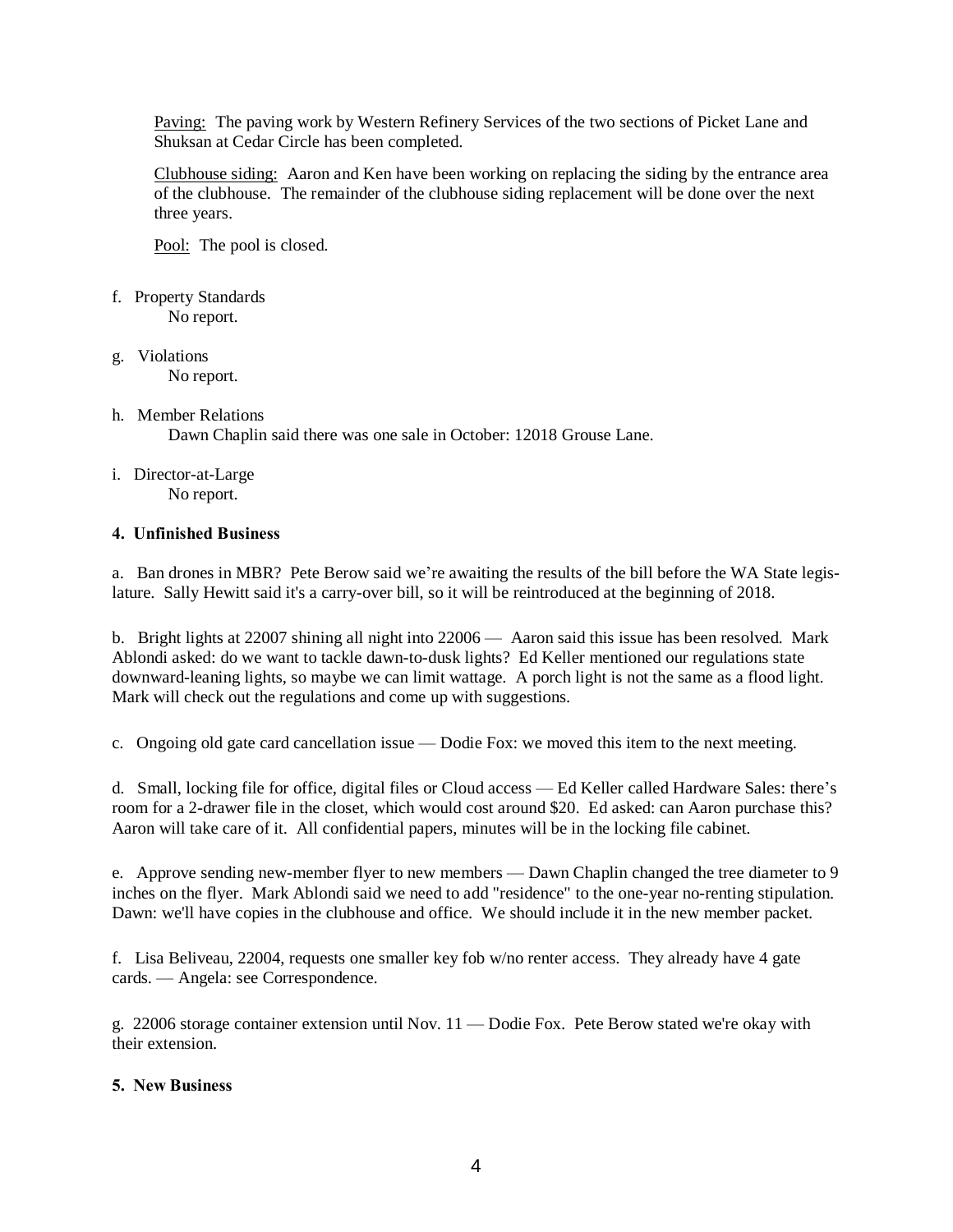a. Two office positions: bookkeeper and office manager — Angela. Ed Keller sent a proposal about change of staff positions to each Board member. Angela has proposed she work as bookkeeper with fewer hours and Christy will manage the office. Our budget won't be impacted this year, but will increase by about \$10,000 in 2018. Christy will work a 24-hour shift while Angela is on vacation. Ed would like the change to begin when Angela returns. Angela's hours will go back to 20-24 hours per week depending on time of year (audit, end-of-year, etc.). Christy was gone for most of the summer, so the overall budget will not increase. Dawn Chaplin asked: will Christy go to Texas again next summer? Ed said he didn't know. Ed handed out Christy's resume and said she will be working well below her experience level. Ed recommended we raise Christy's pay by \$1/hour for the balance of the year. In 2018, Angela will be working reduced hours and Christy will be working more hours. We'll have a closed session meeting in November to make a decision regarding the report Ed handed out -- this information is confidential. Ed recommended we give Christy a raise immediately. If Christy goes to Texas next year, Angela can step in. Summer is not as busy.

ACTION: Seth Carson moved to increase Christy's pay by \$1 per hour starting tomorrow as part-time office manager. Ed Keller seconded. Motion passed. Ed said our bylaws allow bookkeeping in-house and it has saved money. We have ready access to information. Seth Carson added: as long as work is quality. Dawn Chaplin said Angela is not chartered accountant. Ed replied: no, but she has taken bookkeeping classes. Larson Gross looks over our books, Ed checks them once per month.

b. Increase recycling capacity — Ed Keller: this has been accepted via email vote, with the increase right before Thanksgiving and continuing through spring. Ed said recycle is busier in the summer and we'll increase it again over summer.

c. Inform members of new tree rules, etc., via Baker Bits, dues letter — Dodie Fox. Ed Keller said Angela has left instructions for Christy to add these changes. Ed will ask Christy tomorrow about Baker Bits. Aaron: Baker Bits is difficult, and the office needs a better program. Sally will talk to Christy about this.

d. Should Christy create a new map at the entrance — Angela. Christy has the ability to do this digitally in the springtime.

e. Yoga at the clubhouse? — Mark Ablondi checked on Nextdoor: 14 people are interested in yoga. Dawn Chaplin said our bylaws for our common areas state: no commercial business of any kind. Dawn suggested people make donations. Ed Keller said there's no reason a member in MBR cannot form a club and have a yoga class — they can pay the instructor and this has nothing to do with MBR. Seth Carson added: if someone slips and falls, MBR will be responsible.

ACTION: Mark Ablondi moved to allow a yoga club to use the clubhouse with a member as the club organizer. Ed Keller seconded. Motion passed. Dennis Larson asked: can non-members attend the class? Yes.

f. Rental paperwork — Pete Berow said this is totally inconsistent, letting Mt. Baker Lodging off the hook. Ed Keller stated Dodie has asked that all of the members involved with lack of paperwork be sent a letter to inform them they are responsible for rental forms. The rental companies are not responsible, the owners are. Christy will craft a letter and Dodie will approve the letter. Ed Keller said we need to give the Violations Director the right to make these decisions. The staff is to put forth the Violations Director's wishes.

g. Pop-up tents — Pete Berow said these are popping up around MBR. Ed Keller thinks we should seasonally restrict popup tents during the winter. Pete added: or case by case. We need some regulations.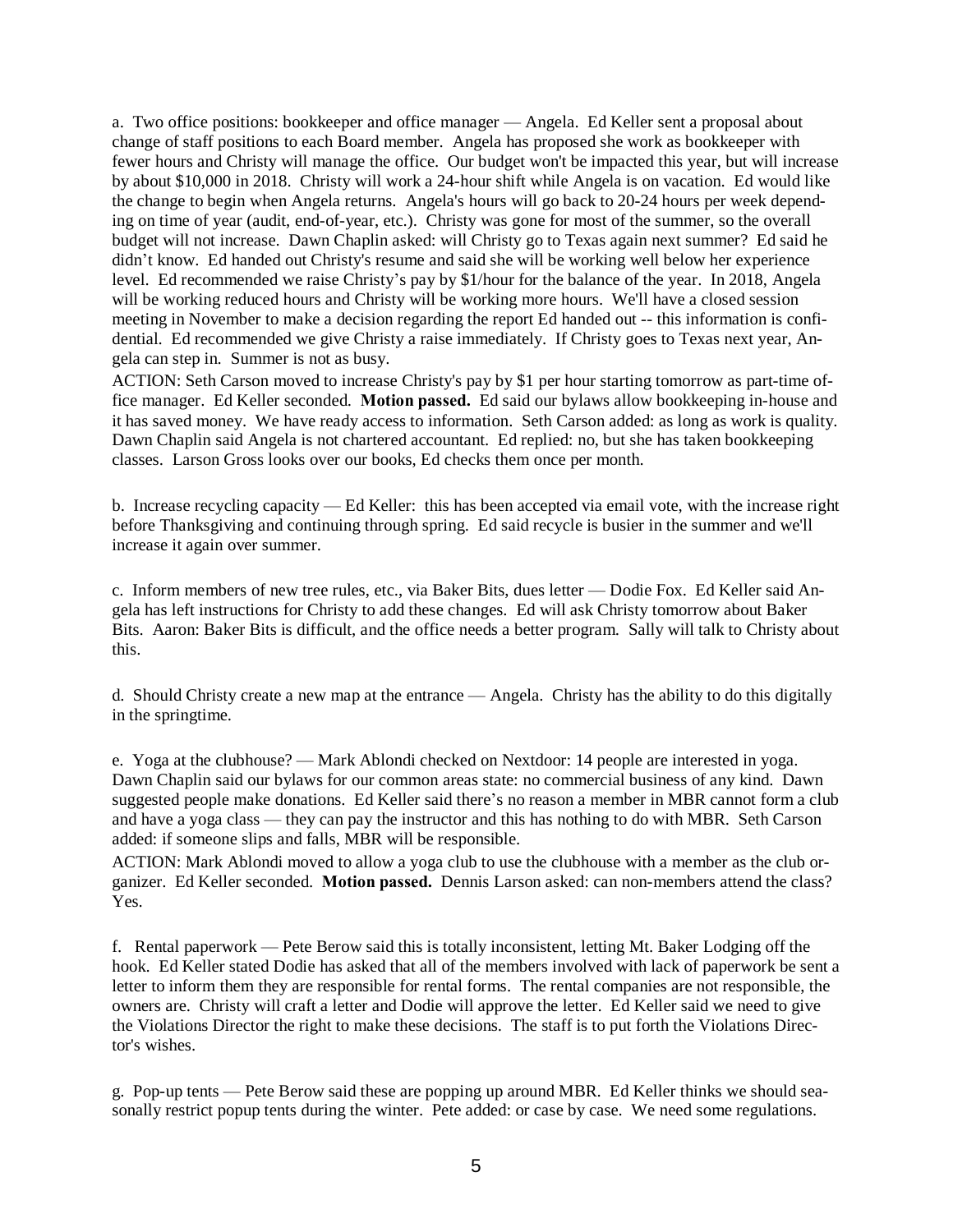Mark Ablondi offered to check Snowline's policies and write up something. Aaron: we have about 6 popup tents in MBR. Table this discussion for the November meeting.

h. End of year dinner — Pete Berow said we spent \$600 for dinner last year at Milano's. Maybe we could hire a caterer. Ed Keller said we have a tradition of spending \$650 per year. We should include the staff and thank them. Mark Ablondi likes the idea of a potluck. Ed said we spent some of our 2017 dinner money on Allison's going away and Ken's baby. Ed asked Dawn Chaplin if she'd like to organize it? Dawn said yes. We'll do this dinner ourselves.

i. Airbnb — Dawn Chaplin said she's trying to find out about Airbnb rentals in MBR. Ed Keller mentioned Allison started checking before she left. Dawn said she found 23 cabins. Ed: you can check your list off against the list in the office. Dawn has looked at cities on the West Coast and discovered Airbnb renters are destroying property. When members buy a second cabin to rent, this is illegal in MBR. Dawn said if a member owns a cabin and rents out the second cabin, that is illegal. Dawn will look into it.

j. New Year's Eve ticket sales procedure officially outlined — Angela. Ed Keller stated: Dawn needs to note who is purchasing tickets; we need a receipt written with a copy for the buyer and the office. Each receipt needs the member's name and lot number. Ed suggested that Dawn can put the money in an envelope and put it in the office slot. And, all purchases must be on the MBR Social credit card. Dawn asked what if the vendor does not accept a credit card (Costco)? Ed said: use your own money and get reimbursed by petty cash. Ed reiterated that Dawn cannot use cash. Pete Berow recommended we have people buy tickets through the office.

k. 14029 Luciano request: remove tagged pine trees in front of property, culvert replacement, extend culvert and fill-in frontal drainage ditch on MBR Right of Way (ROW). Mark Ablondi said Mr. Luciano wants to replace the culvert under his driveway and extend it the length of the ditch then fill-in, wants to cut marked trees on his property. We already voted that he could cut one tree on MBR ROW. Ed Keller said by putting a culvert under his driveway, the water will run to the neighbor's yard. Mark Ablondi said he can replace the marked trees he removes on his lot (not MBR ROW) with high-quality trees and replace the damaged 9" culvert under his driveway with a 12" culvert (current MBR requirement). The Board's earlier decision that he cannot extend the culvert and fill the ditch in MBR ROW remains in effect.

l. Mark Ablondi said we should give out firewood to our hardship members. Mark can drive it over in his truck. Aaron: the woodshed is full of seasoned wood, and maybe we can give Skip Hicks wood. ACTION: Mark Ablondi moved we donate firewood to Skip Hicks this winter. Ed Keller seconded. Motion passed.

6. Meeting Adjourned: Meeting adjourned at 9:20 p.m. Mark Ablondi moved to adjourn. Seth Carson seconded.

\*The Board may convene in closed executive session to consider personnel, legal, liability, or issues dealing with violations.

Next Board meeting is Friday, November 17, 2017, at 7:00 p.m. in the clubhouse.

Signed: